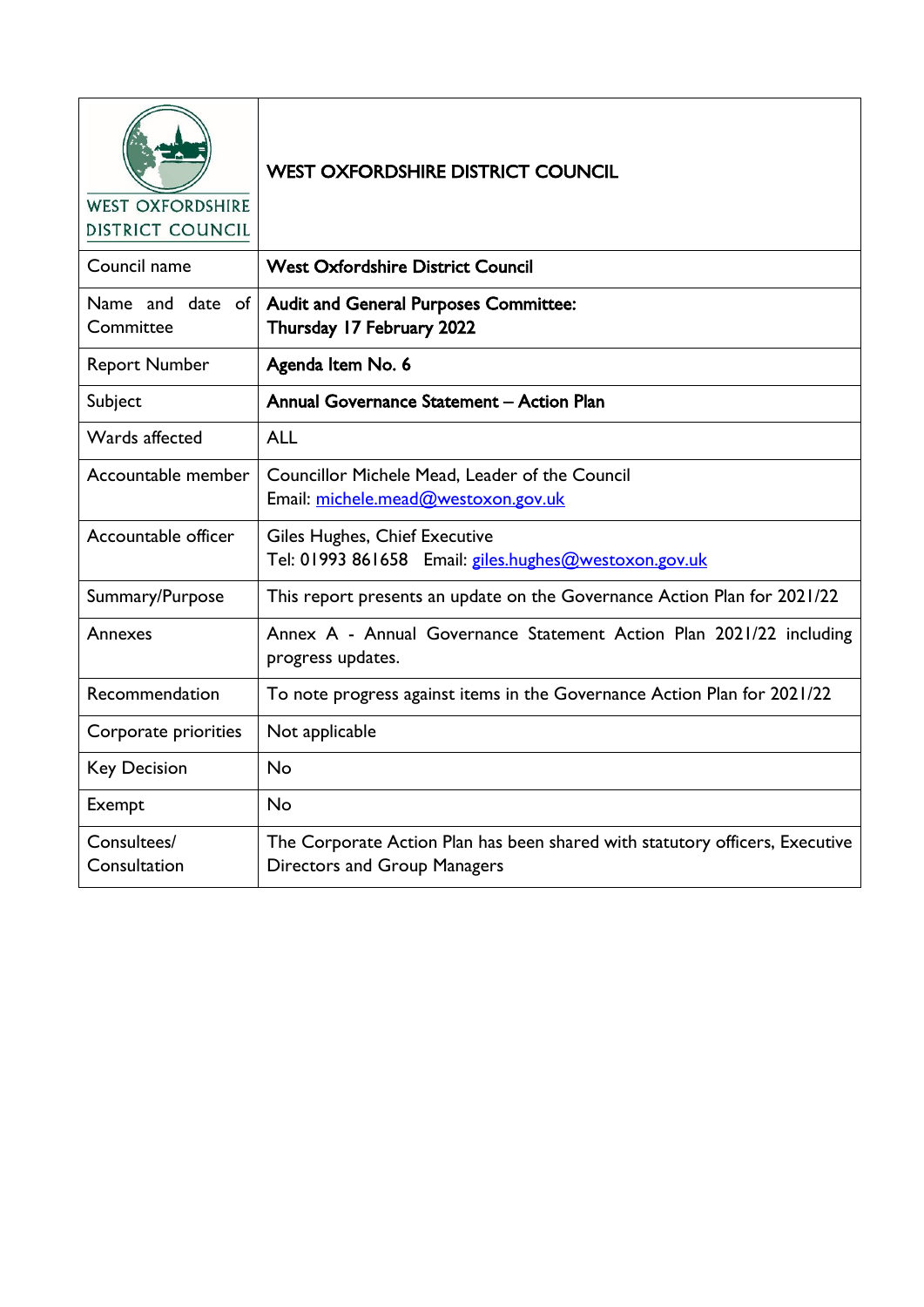# **2.** REASONS FOR RECOMMENDATION

- 2.1. The Audit and General Purposes Committee is the Committee of the Council charged with governance.
- 2.2. The Accounts and Audit Regulations 2011 require the Council to produce an Annual Governance Statement (AGS), setting out the state of the Council's governance arrangements for the previous financial year.
- 2.3. The AGS for 2020/2021 was presented to this Committee on 24 November 2021 and is included within the approved Annual Statement of Accounts. The AGS identified five areas for focussed improvement during 2021/2022.
- 2.4. Progress reports covering these areas are made to this Committee so that it may monitor progress in improving the Council's governance arrangements.
- 2.5. An action plan for 2021/2022 covering the five areas of focus is shown at Annex A.

# **3.** BACKGROUND

- 3.1. The AGS areas of focus, identified for 2021/2022 are:
	- Risk registers
	- Performance report
	- Constitution and schemes of delegation
	- Budget approvals
	- Project and programme management

#### **4.** FINANCIAL IMPLICATIONS

4.1. There are no direct financial implications.

#### **5.** LEGAL IMPLICATIONS

5.1. These are set out in the report.

#### **6.** RISK ASSESSMENT

6.1. If governance is weak the Council runs the risk of failing to safeguard the use of public money. In turn this would lead to poor external assessments, damaging the reputation of the Council. The areas of focus for the coming financial year identified in the Annual Governance Statement provide a clear set of priorities for the continual improvement of governance to mitigate risk.